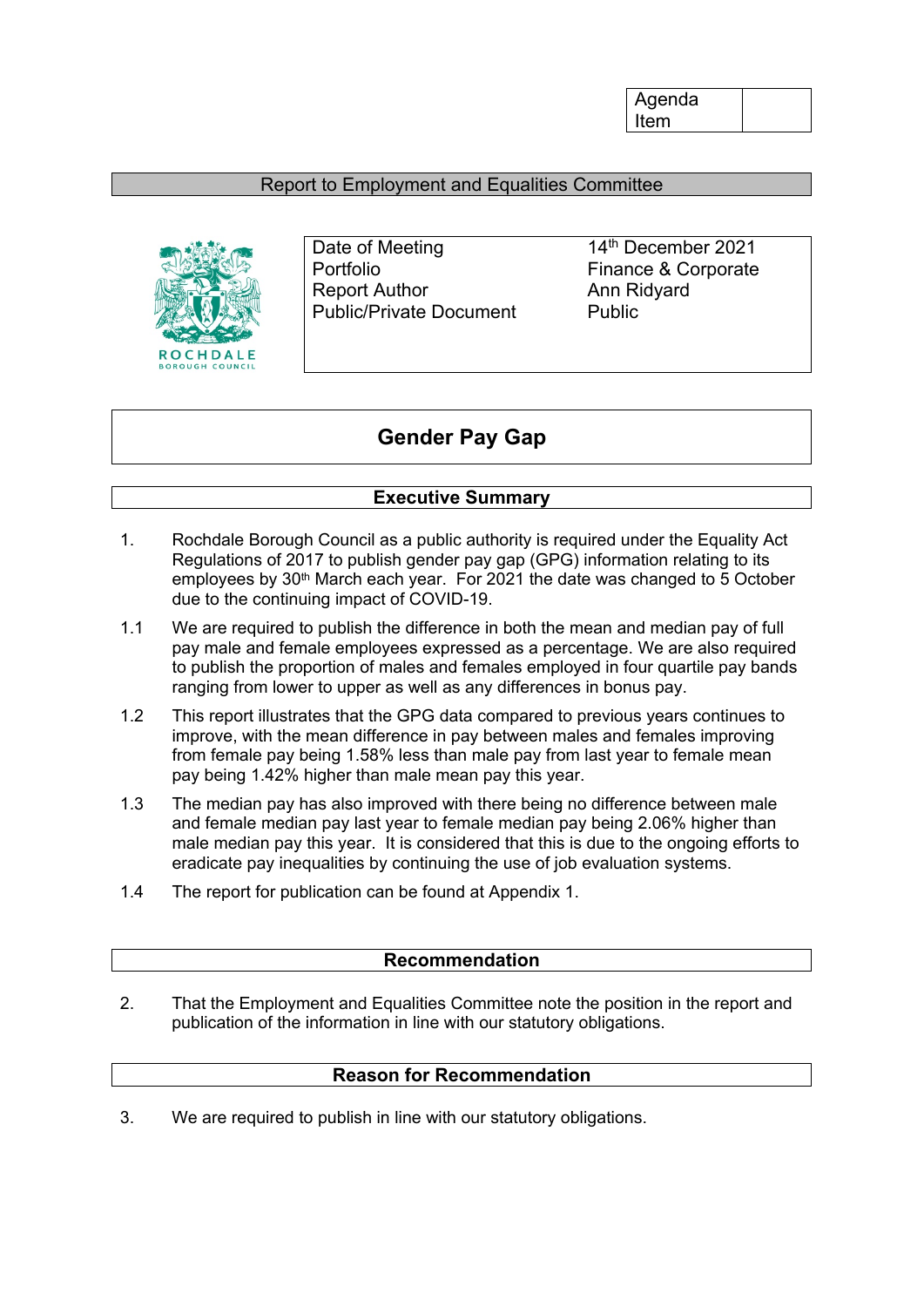#### 4. **Background**

The Equality Act 2010 (Specific Duties and Public Authorities) Regulations 2017 were effective from 31st March 2017. As part of the existing Public Sector Equality Duty these imposed a specific duty of Gender Pay Gap reporting requirements on Public Authorities.

- 4.1 As a public authority Rochdale Borough Council is required to publish gender pay gap information relating to our employees who are employed by us on the relevant snapshot date.
- 4.2 Each local authority must publish information to demonstrate compliance with the period 12 months following the snapshot date of 31st March each year.
- 4.3 The snapshot date for this year's reporting is 31<sup>st</sup> March 2020.
- 4.4 We are required to publish:
	- a) The difference in the mean pay (the difference between the average of male and female pay) of full-pay male and female employees expressed as a percentage.
	- b) The difference in the median pay (the difference between the midpoints in the ranges of male and female pay) of full-pay male and female employees expressed as a percentage.
	- c) The proportions number of male and female full-pay relevant employees (all employees who were paid their usual full pay) employed in the lower, lower middle, upper middle and upper quartile pay bands.
	- d) Differences in bonus pay\*
	- e) The information on our website to be accessible to all employees and the public for at least 3 years from the date of publication and to upload on the dedicated government website.

\*this is not applicable to us as bonus was removed as part of the Pay & Grading Review process in 2010

#### 4.5 **Gender Pay Gap Information**

Attached at Appendix 1 is the information that we required to publish by 5<sup>th</sup> October 2021. It includes the GPG breakdown for Rochdale Borough Council as at 31st March 2020 and the methodology used.

- 4.6 The calculations show Rochdale Borough Council's overall mean and median gender pay gap based on hourly rates, plus quartile data which are:-
	- (a) Overall percentage difference in mean hourly rate between male and female employees has been calculated as:-

(£13.41 - £13.60) x 100 = -1.42% mean GPG (females; 19p/hr higher) £13.41

(b) Overall percentage difference in median hourly rate between male and female employees has been calculated as:-

(£11.64 - £11.88) x 100 = -2.06% median GPG (females; 24p/hr higher) £11.64

Our calculations are based on all figures being rounded to 2 decimal places.

4.7 Our proportion of male and female employees according to quartile pay bands are:-

|  | Quartile | Male | Female | % Male | % Female |
|--|----------|------|--------|--------|----------|
|--|----------|------|--------|--------|----------|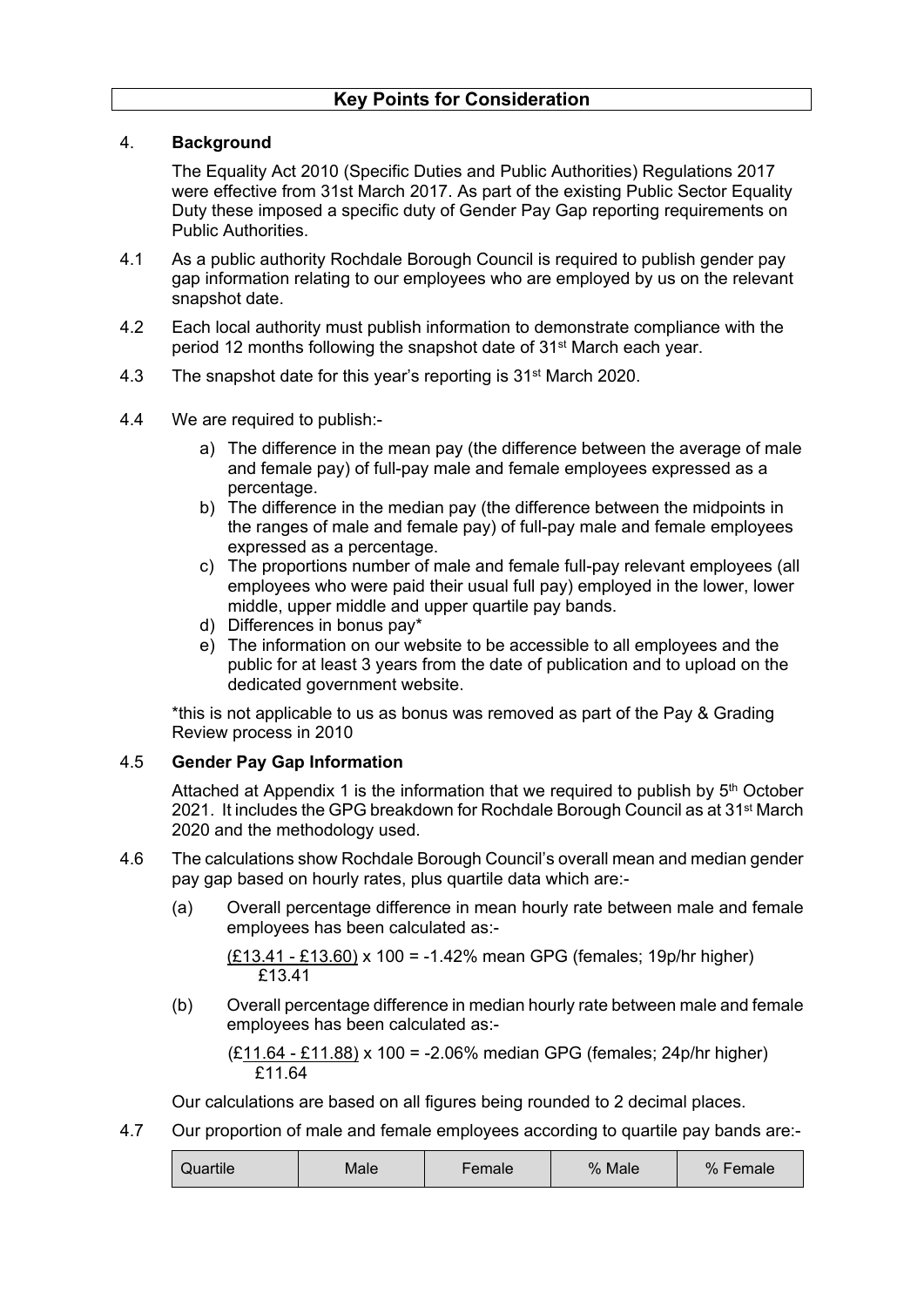| Highest             | 258 | 536  | 32% | 68% |
|---------------------|-----|------|-----|-----|
| <b>Upper Middle</b> | 202 | 593  | 25% | 75% |
| Lower Middle        | 193 | 602  | 24% | 76% |
| Lowest              | 307 | 487  | 39% | 61% |
| <b>Total</b>        | 960 | 2218 | 30% | 70% |



From this it can be seen that the females are the highest proportion across the four equally sized quartiles.

#### **Costs and Budget Summary**

5. There are no cost or budget implications.

## **Risk and Policy Implications**

- 6. There is a statutory obligation to publish gender pay gap information as detailed under the Equality Act regulations of 2017.
- 6.1 To not publish our Gender Pay Gap information would mean that we would be in breach of this statutory requirement.

#### **Consultation**

7. Consultation is not required.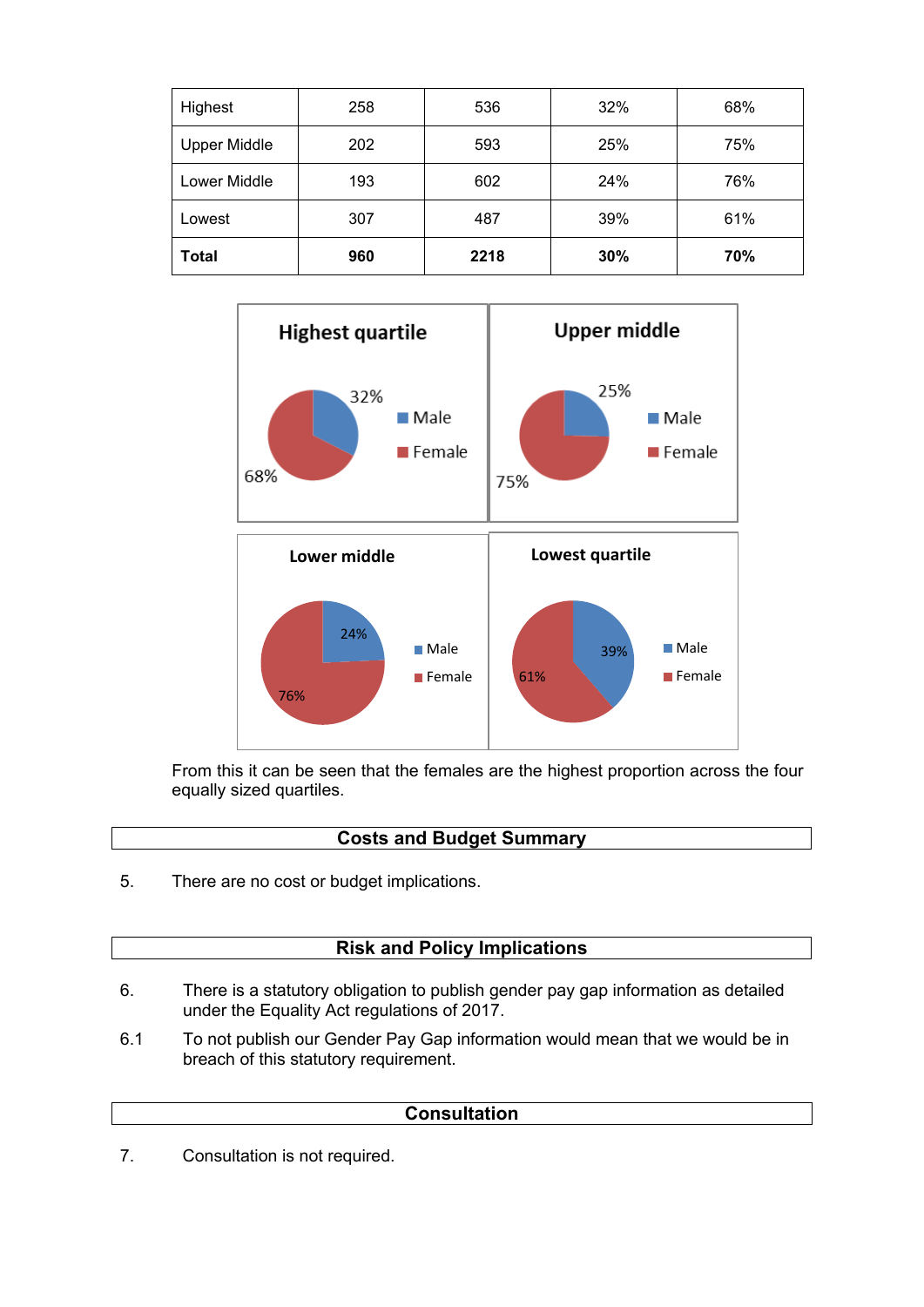| <b>Background Papers</b> |      | <b>Place of Inspection</b> |  |  |
|--------------------------|------|----------------------------|--|--|
|                          |      |                            |  |  |
|                          | None | <b>None</b>                |  |  |
|                          |      |                            |  |  |

| For Further Information Contact: | Ann Ridyard                        |  |
|----------------------------------|------------------------------------|--|
|                                  | $\int$ ann.ridyard@rochdale.gov.uk |  |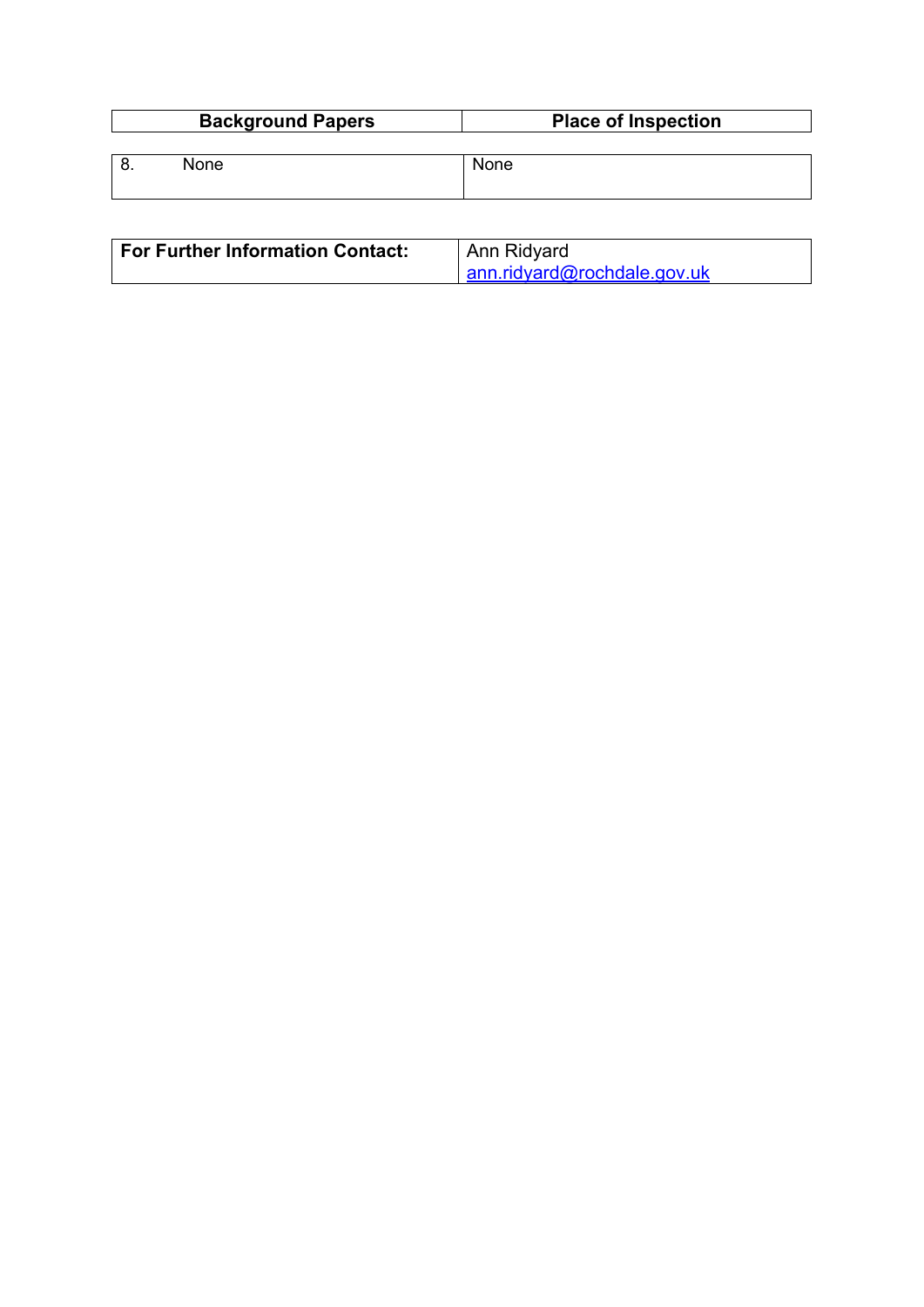

# **GENDER PAY GAP – ROCHDALE BOROUGH COUNCIL, 31ST MARCH 2020**

| <b>Gender Pay Gap difference in hourly rate</b> |          |  |  |
|-------------------------------------------------|----------|--|--|
| Women's hourly rate is:                         |          |  |  |
| 1.42%                                           | 2.06%    |  |  |
| Higher                                          | Higher   |  |  |
| (mean)                                          | (median) |  |  |

| <b>Gender Split within each Pay Quartile</b><br><b>Top quartile</b> |        |  |  |  |
|---------------------------------------------------------------------|--------|--|--|--|
| 32%                                                                 | 68%    |  |  |  |
| Men                                                                 | Female |  |  |  |
| <b>Upper middle quartile</b>                                        |        |  |  |  |
| 25%                                                                 | 75%    |  |  |  |
| Men                                                                 | Female |  |  |  |
| Lower middle quartile                                               |        |  |  |  |
| 24%                                                                 | 76%    |  |  |  |
| Men                                                                 | Female |  |  |  |
| <b>Lower quartile</b>                                               |        |  |  |  |
| 39%                                                                 | 61%    |  |  |  |
| Men                                                                 | Female |  |  |  |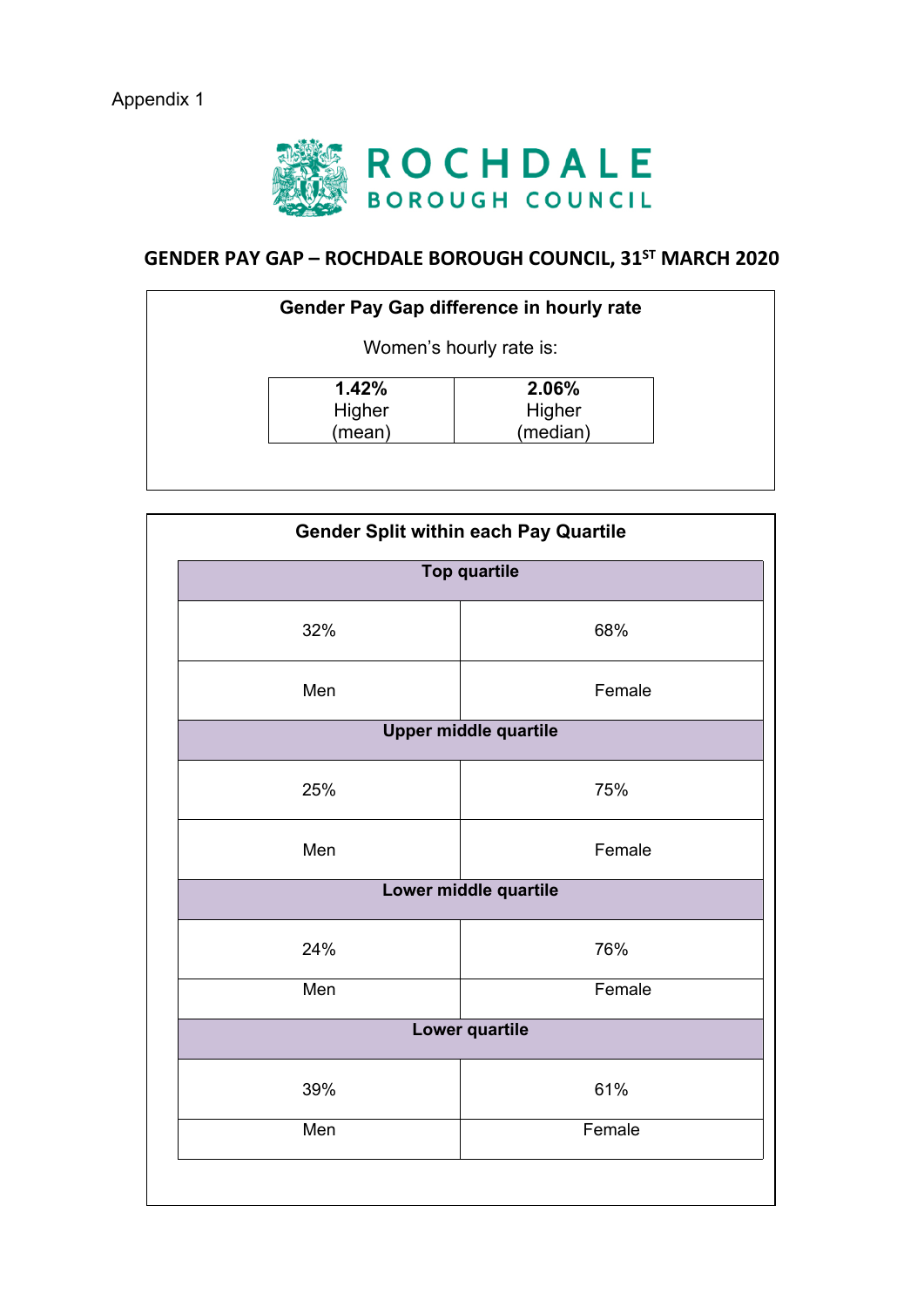| Not applicable to Rochdale Borough Council<br><b>Bonus Pay - 31/03/20</b> |          |  |  |
|---------------------------------------------------------------------------|----------|--|--|
|                                                                           |          |  |  |
| $0\%$                                                                     | $0\%$    |  |  |
| Lower                                                                     | Lower    |  |  |
| (mean)                                                                    | (median) |  |  |
| Who received bonus pay;                                                   |          |  |  |
| $0\%$                                                                     | $0\%$    |  |  |
| Of men                                                                    | Of women |  |  |

## **Calculation Methodology**

## **1) Identification of Full Pay Relevant Employees (FPRE)**

The table below shows full pay relevant employees as per the GPG definition. It excludes:-

- Schools
- External/Agency Workers
- 64 employees who were on less than their full pay due to maternity leave, sick leave etc.

It includes 491 casual/seasonal workers who were employed on the snapshot reporting date.

| Gender | Count | <b>Full-Time</b> | <b>Part-Time</b> |
|--------|-------|------------------|------------------|
| Female | 2218  | 1300             | 918              |
| Male   | 960   | 787              | 173              |
| Total  | 3178  | 2087 (66%)       | 1091 (34%)       |

## **2) Calculation of ordinary pay**

Ordinary pay is basic pay; allowances; pay for leave. This doesn't include overtime; redundancy; pay in lieu of notice.

The sum used was the amount paid before deductions at source (such as deductions for tax, NI, pension and salary sacrifice schemes).

## **3) Calculation of hourly rate of Pay**

All amounts of ordinary pay paid to the employee during the relevant pay period was identified and any amount that would normally fall to be paid within a different pay period was excluded.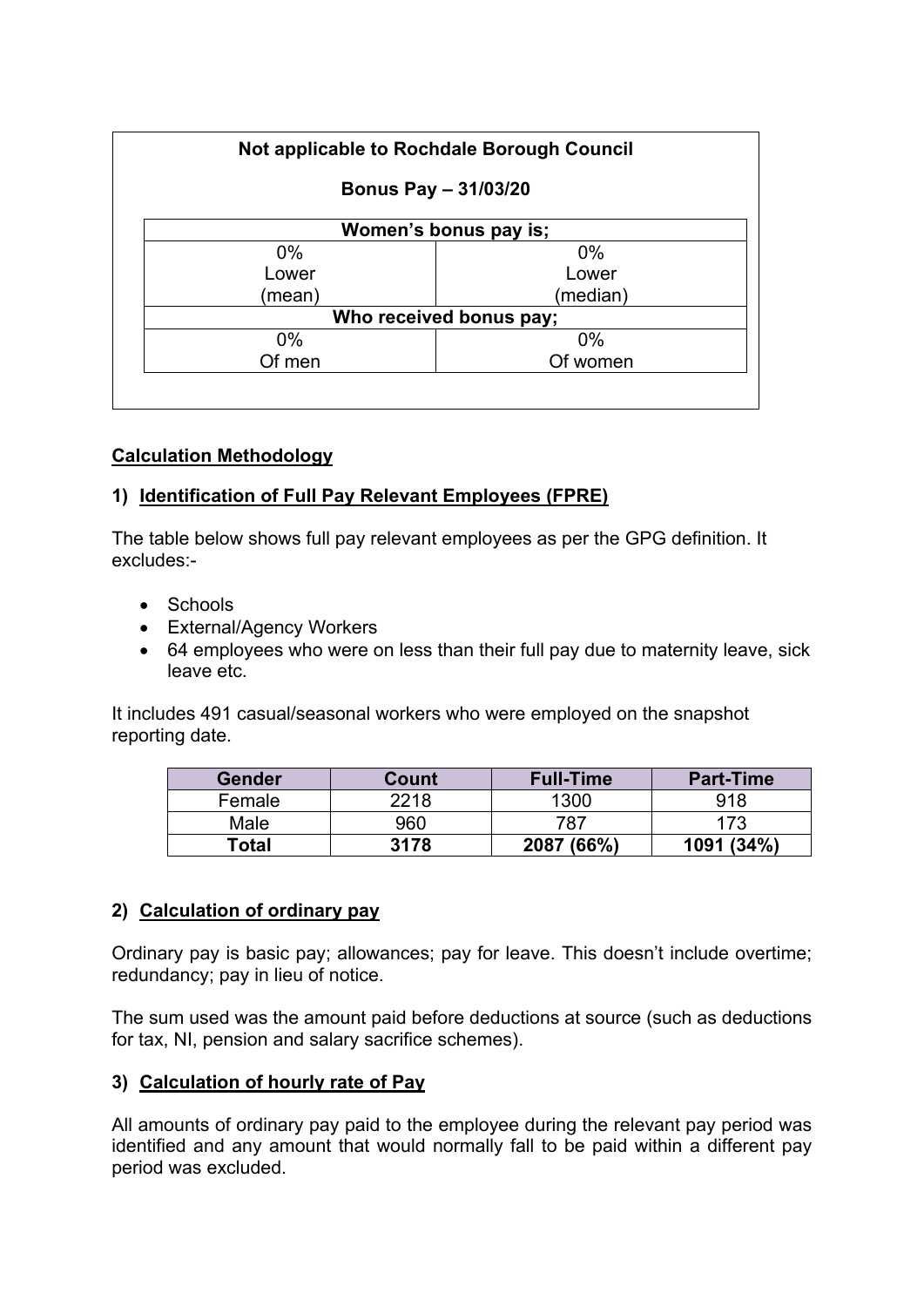These have been added together, multiplied by 7 and divided by the number of days in the relevant pay period.

## **4) Calculation of Difference in the mean hourly rate of Pay**

The difference between the mean hourly rate of pay of male full-pay relevant employees and that of female full pay relevant employees must be expressed as a percentage of the mean hourly rate of pay of male full pay relevant employees and was determined as follows:-

#### **Where:-**

## **(A-B) divided by A multiplied by 100**

A= Mean hourly rate of pay of all male full pay relevant employees, and  $B =$  the mean hourly rate of pay of all female full pay relevant employees

## **5) Calculation of Difference in the median hourly rate of pay**

The difference between the median hourly rate of pay of male full-pay relevant employees and that of female full pay relevant employees must be expressed as a percentage of the median pay of male full pay relevant employees and was determined as follows:-

#### **Where:-**

**Where:-**

## **(A-B) divided by A multiplied by 100**

A= Median hourly rate of pay of all male full pay relevant employees, and  $B =$  the Median hourly rate of pay of all female full pay relevant employees

## **6) Proportion of male and female employees according to Quartile Pay Bands**

The proportions of male and female full pay relevant employees in the lower; lower middle; upper middle; and upper quartile pay bands have been determined as follows:-

The hourly rate of pay for each full pay relevant employee was determined.

Those employees were then ranked in order from lowest to highest paid.

The ranked employees were divided into 4 sections each comprising of an equal number of employees, to determine the lower middle, upper middle, and upper quartile bands.

The proportion of male full pay relevant employees within each quartile pay band must be expressed as a percentage of the full pay relevant employees within that band and was calculated as follows:-

## **A divided by B multiplied by 100**

#### A = number of male full pay relevant employees in a quartile pay band, and B= number of full pay relevant employees in that quartile pay band